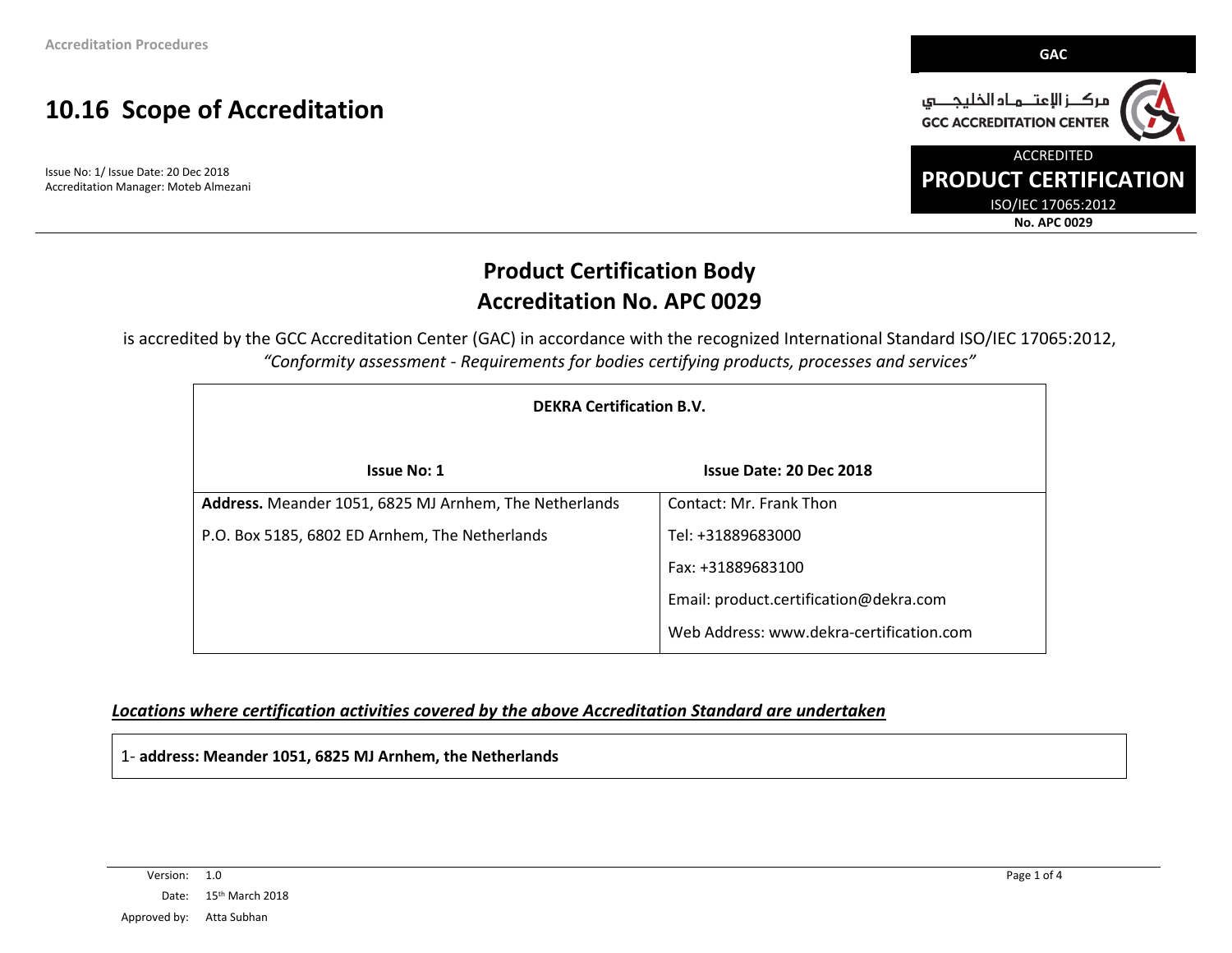Issue No: 1/ Issue Date: 20 Dec 2018 Accreditation Manager: Moteb Almezani

مركــز الإعتـــمـاد الخليجـــــي **GCC ACCREDITATION CENTER** ACCREDITED



### *For the following scope:*

#### *Scope:*

### **40.Certification**

40.02 Product Certification

#### **50. GSO Directives**

50.02. Low Voltage Equipment

### Scope details are as follows: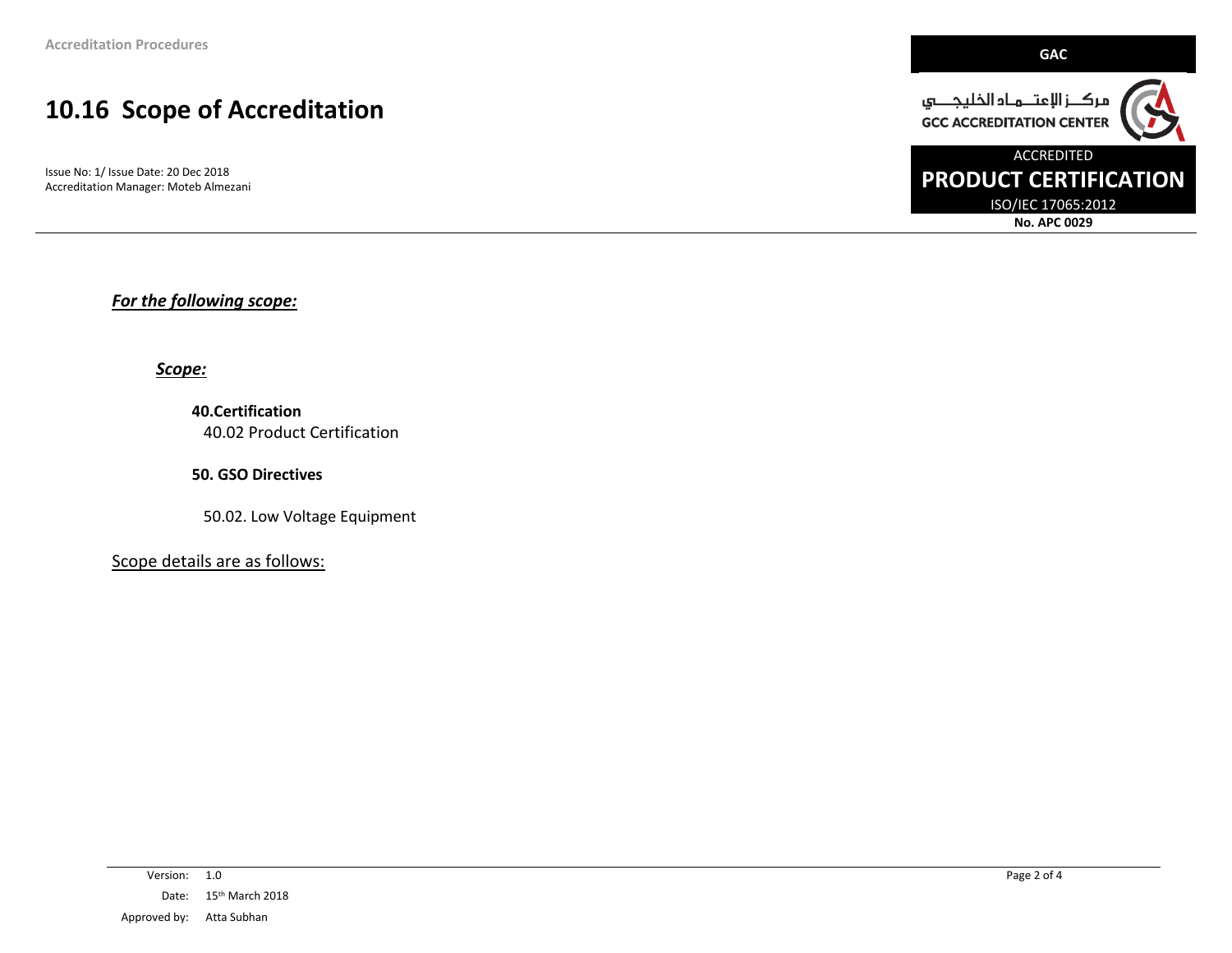Issue No: 1/ Issue Date: 20 Dec 2018 Accreditation Manager: Moteb Almezani

| <b>Specific Schemes:</b> |                                                                          |                                                   |  |  |  |  |  |
|--------------------------|--------------------------------------------------------------------------|---------------------------------------------------|--|--|--|--|--|
| <b>Product Category</b>  | <b>Items, Materials Or Products</b>                                      | Specification, Standard Method Or Technique Used  |  |  |  |  |  |
|                          | General requirements                                                     | IEC 60335-1:2010+A1:2013+A2:2016, (Ed 5.2)        |  |  |  |  |  |
|                          | Refrigerators, freezers and other refrigerating or<br>freezing equipment | IEC 60335-2-24:2010+A1:2012+A2:2017, Edition 7.2  |  |  |  |  |  |
|                          | Centrifugal clothes dryers and Clothes washing                           | IEC 60335-2-43: 2017, Edition 4.0                 |  |  |  |  |  |
|                          | machines, including machines which both wash and dry                     | IEC 60335-2-4: 2008+A1:2012+A2:2017, Edition 6.2  |  |  |  |  |  |
|                          | <b>Toasters</b>                                                          | IEC 60335-2-9:2008+A1:2012+A2:2016, Edition 6.2   |  |  |  |  |  |
|                          |                                                                          | IEC 60335-2-40:2018, Edition 6.0                  |  |  |  |  |  |
|                          | Domestic electric heating apparatus                                      | IEC 60335-2-30:2009+A1:2016, Edition 5.1          |  |  |  |  |  |
| Household and            | Stationary cooking ranges, hobs, ovens and similar<br>appliances         | IEC 60335-2-102:2017, Edition 2.0                 |  |  |  |  |  |
| similar electrical       |                                                                          | IEC 60335-2-6:2014+A1:2018, Edition 6.1           |  |  |  |  |  |
| appliance                | Other ovens; cookers, cooking plates, boiling rings,                     | IEC 60335-2-12:2002 +A1:2008+A2:2017, Edition 5.2 |  |  |  |  |  |
|                          | grillers and roasters                                                    | IEC 60335-2-13:2009+A1:2016, Edition 6.1          |  |  |  |  |  |
|                          |                                                                          | IEC 60335-2-15:2012+A1:2016, Edition 6.1          |  |  |  |  |  |
|                          | Electric instantaneous or storage water heaters and                      | IEC 60335-2-21:2012+A1:2018, Edition 6.1          |  |  |  |  |  |
|                          | immersion heaters                                                        | IEC 60335-2-35:2012+A1:2016, Edition 5.1          |  |  |  |  |  |
|                          | Electric smoothing irons                                                 | IEC 60335-2-85:2002+A1:2008+A2:2017, Edition 2.2  |  |  |  |  |  |
|                          | Air conditioners                                                         | IEC 60335-2-40:2018, Edition 6.0                  |  |  |  |  |  |
|                          | Plugs, Socket outlets, Adaptors and Cord Extension Sets                  | IEC 60884-2-5:2017, Edition 2.0                   |  |  |  |  |  |
|                          |                                                                          | BS 1363-1:2016+A1:2018                            |  |  |  |  |  |



ACCREDITED **PRODUCT CERTIFICATION** ISO/IEC 17065:2012 **No. APC 0029**

مركــز الإعتـــمـاد الخليجــــــي **GCC ACCREDITATION CENTER**